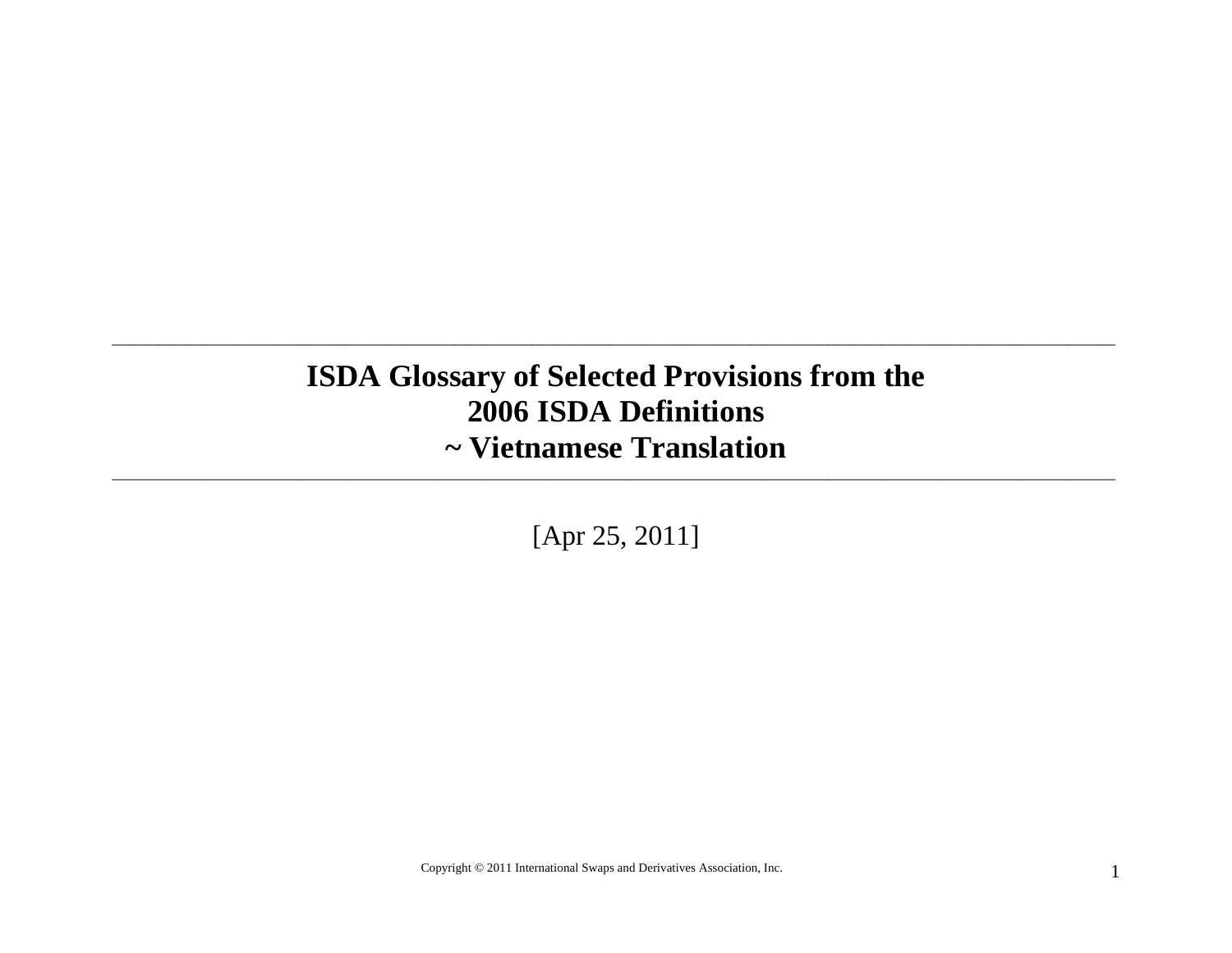## **OBJECTIVES of the ISDA Glossary of Selected Provisions from the 2006 ISDA Definitions ~ Vietnamese Translation**

This Glossary is intended to serve as a reference tool when entering into certain plain vanilla OTC interest rate and currency derivative transactions with counterparties who may require a Vietnamese translation. The types of transactions covered by this Glossary are as follows:

- (a) Deliverable USD or VND interest rate swaps,
- (b) Deliverable USD/VND cross currency swaps,
- (c) Non-Deliverable VND interest rate swaps, and
- (d) Non-Deliverable USD/VND cross currency swaps.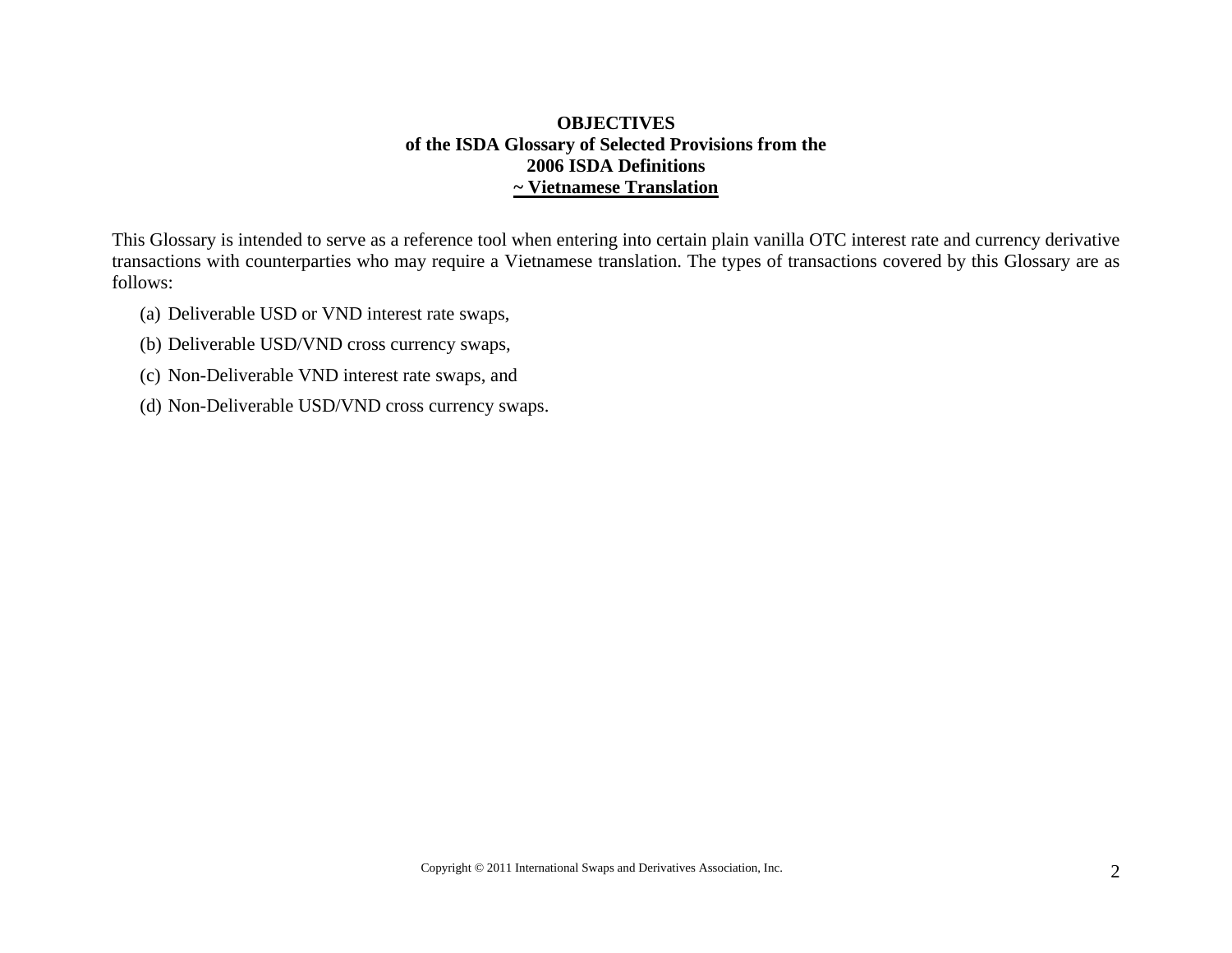## **IMPORTANT DISCLAIMERS**

ISDA wishes to bring to the attention of all users of this Glossary the following important warnings and disclaimers:

- 1. **The precise documentation of each individual transaction remains the responsibility of the parties concerned. ISDA assumes no responsibility for any use to which this Glossary may be put, including without limitation, any use of this Glossary in connection with any transaction confirmation.**
- 2. This Glossary translates into Vietnamese selected provisions from the 2006 ISDA Definitions ("**2006 Definitions**"). The provisions have been selected on the basis that such provisions are relevant to the range of plain vanilla OTC interest rate and currency derivative transactions involving USD/VND more particularly described under "Objectives" of this Glossary on the preceding page.
- 3. This Glossary has been made available for educational and discussion purposes only. It does not constitute an official translation of the relevant definitions and provisions. Further, it does not constitute legal or other advice. ISDA accepts no responsibility for any errors, omissions or inaccuracies.
- 4. All users of this Glossary are strongly advised to seek their own independent verification of all information presented and to seek their own independent legal or other advice as appropriate before making use of this Glossary.
- 5. This Glossary may be subject to periodic revision and may be published exclusively online. Please check the ISDA website for updates.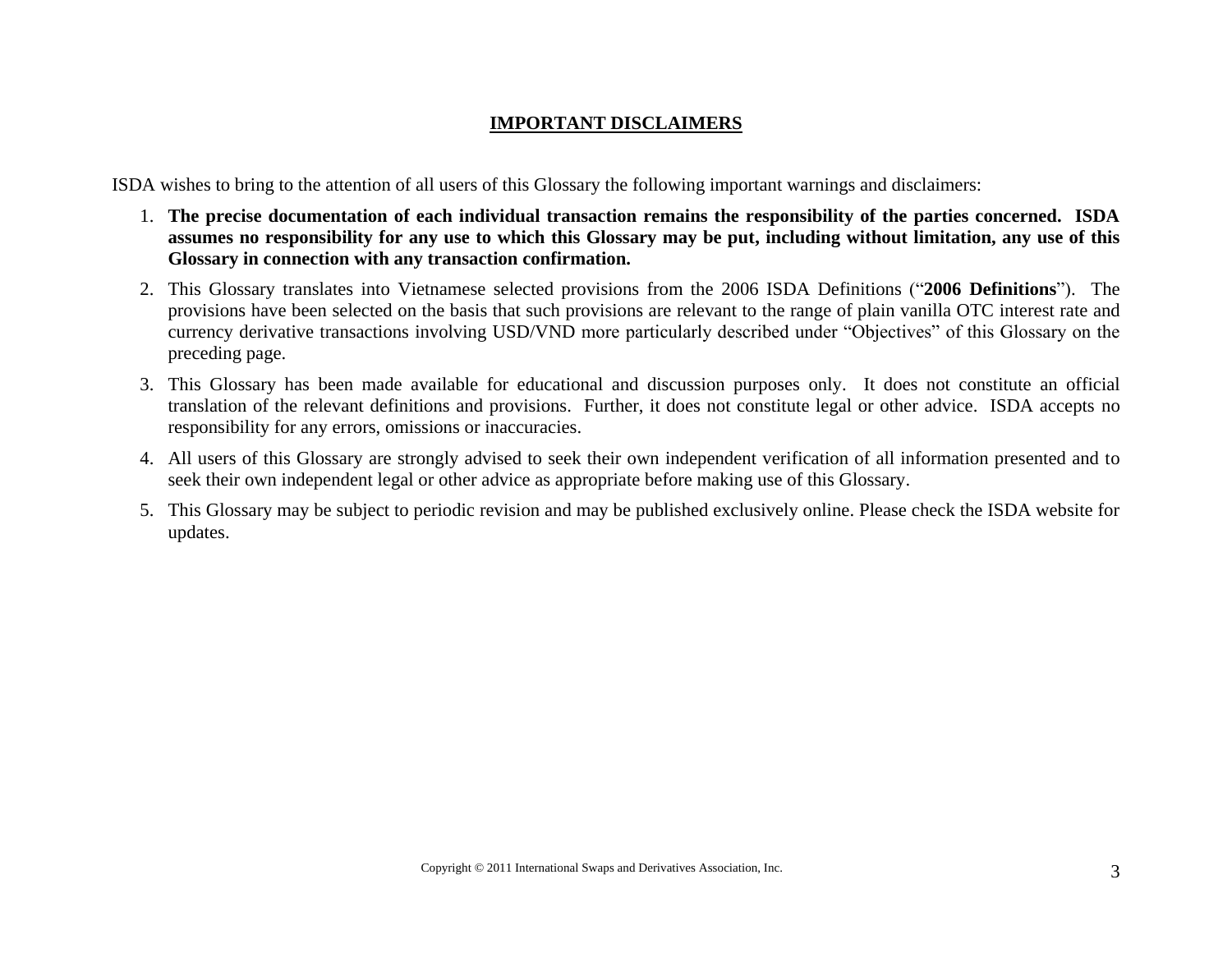|    | <b>2006 ISDA DEFINITIONS</b>                                                                                                                                                                                                                                                                                                                                                                                                                                                                                                                                                                                                                     |  |
|----|--------------------------------------------------------------------------------------------------------------------------------------------------------------------------------------------------------------------------------------------------------------------------------------------------------------------------------------------------------------------------------------------------------------------------------------------------------------------------------------------------------------------------------------------------------------------------------------------------------------------------------------------------|--|
|    | <b>ARTICLE 1</b><br><b>CERTAIN GENERAL DEFINITIONS</b>                                                                                                                                                                                                                                                                                                                                                                                                                                                                                                                                                                                           |  |
| 1. | Section 1.1. Swap Transaction. "Swap Transaction" means (a) any transaction which is a<br>rate swap transaction, basis swap, forward rate transaction, interest rate cap transaction,<br>interest rate floor transaction, interest rate collar transaction, currency swap transaction,<br>cross-currency rate swap transaction, or any other similar transaction , (b) any<br>combination of these transactions, (c) any transaction evidenced by a document (including a<br>message in electronic form) that incorporates these 2006 Definitions and (d) any other<br>transaction identified as a Swap Transaction in the related Confirmation. |  |
| 2. | Section 1.2. Confirmation. "Confirmation" means, with respect to a Swap Transaction,<br>one or more documents or other confirming evidence exchanged between the parties<br>(including by means of an electronic messaging system or e-mail) or otherwise effective<br>which, taken together, confirm all of the terms of that Swap Transaction.                                                                                                                                                                                                                                                                                                 |  |
| 3. | Section 1.3. Banking Day. "Banking Day" means, in respect of any city, any day on which<br>commercial banks are open for general business (including dealings in foreign exchange<br>and foreign currency deposits) in that city.                                                                                                                                                                                                                                                                                                                                                                                                                |  |
| 4. | Section 1.4. Business Day. "Business Day" means, in respect of any date that is specified<br>in these 2006 Definitions or in a Confirmation to be subject to adjustment in accordance<br>with any applicable Business Day Convention, a day on which commercial banks and<br>foreign exchange markets settle payments and are open for general business (including<br>dealings in foreign exchange and foreign currency deposits) in the place(s) and on the days<br>specified for that purpose in the related Confirmation,  and, if place(s) and days, or such<br>terms, are not so specified, a day:                                          |  |
|    | on which commercial banks and foreign exchange markets settle payments and are<br>(a)<br>open for general business (including dealings in foreign exchange and foreign<br>currency deposits) in the same currency as the payment obligation that is payable on<br>or calculated by reference to that date in:                                                                                                                                                                                                                                                                                                                                    |  |
|    | the financial center(s) indicated for such currency in Section 1.5 (Financial<br>(i)<br>Centers);                                                                                                                                                                                                                                                                                                                                                                                                                                                                                                                                                |  |
|    | the financial center(s) indicated for such currency in Section 1.6 (Certain<br>(ii)<br>Business Days); and                                                                                                                                                                                                                                                                                                                                                                                                                                                                                                                                       |  |
|    | the principal financial center of such currency, if the currency is other than<br>(iii)                                                                                                                                                                                                                                                                                                                                                                                                                                                                                                                                                          |  |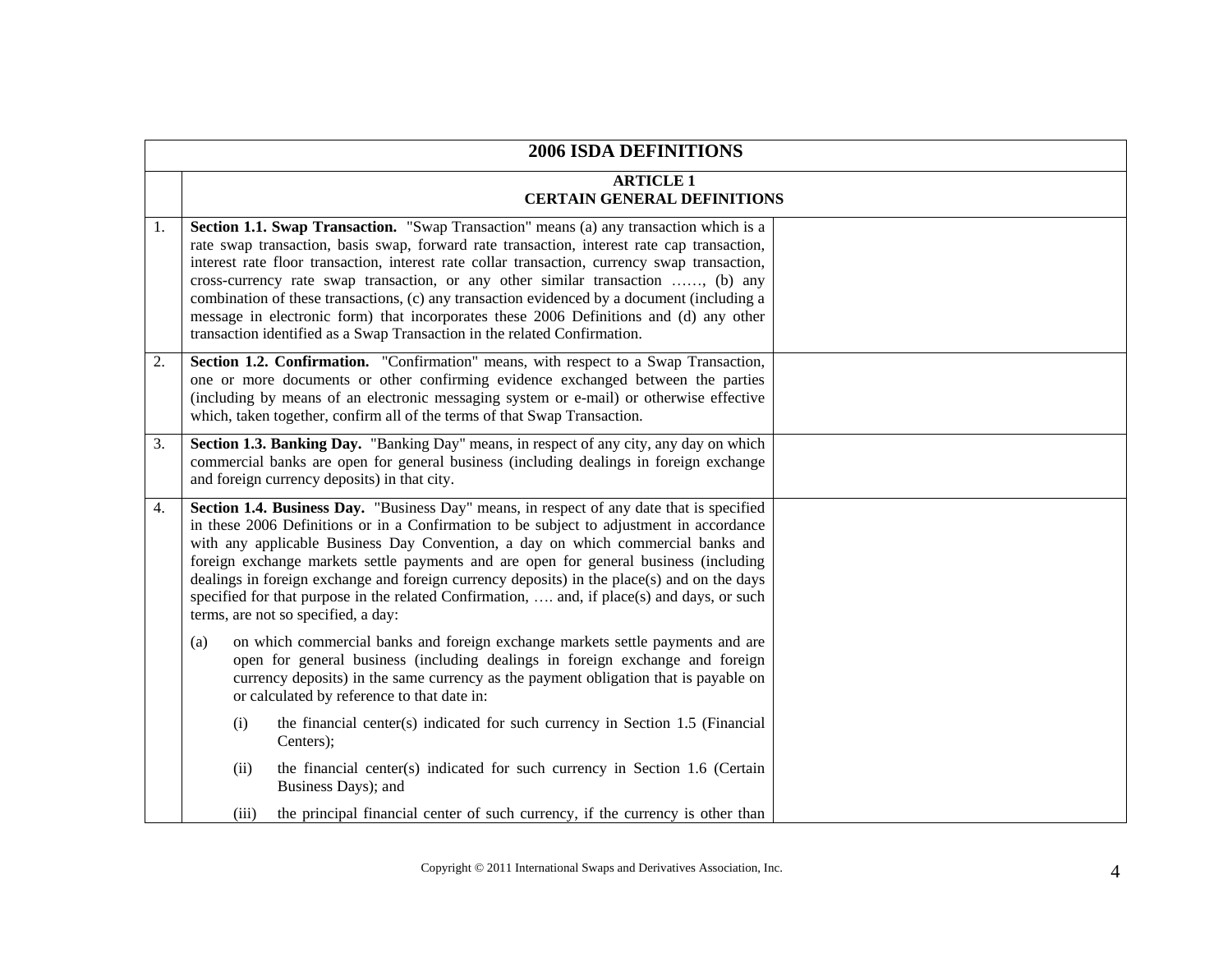|    | those currencies specified in Section 1.7 (Currencies); and                                                                                                                                                                                                                                                                                                 |  |
|----|-------------------------------------------------------------------------------------------------------------------------------------------------------------------------------------------------------------------------------------------------------------------------------------------------------------------------------------------------------------|--|
|    | .<br>that is a Business Day , in respect of each relevant currency, where the<br>(c)<br>payment obligations that are payable on or calculated by reference to that date are<br>denominated in different currencies.                                                                                                                                         |  |
| 5. | <b>Section 1.5. Financial Centers.</b> For purposes of Section $1.4(a)(i)$ ,  the financial<br>center(s) for each of the following currencies is indicated below:                                                                                                                                                                                           |  |
|    | <b>Currency</b><br><b>Financial Center(s)</b>                                                                                                                                                                                                                                                                                                               |  |
|    | .<br>Vietnamese Dong<br>Hanoi                                                                                                                                                                                                                                                                                                                               |  |
| 6. | <b>Section 1.6. Certain Business Days.</b> For purposes of Section 1.4(a)(ii), the relevant<br>financial center(s) will be:<br>.                                                                                                                                                                                                                            |  |
|    | New York and London, if the currency is the U.S. Dollar and either (i) the payment<br>(c)<br>obligation is calculated by reference to any "LIBOR" Floating Rate Option or (ii) the<br>payment obligations of the other party to the Swap Transaction are payable in the<br>U.S. Dollar and are calculated by reference to any "LIBOR" Floating Rate Option; |  |
|    | New York, if the currency is the U.S. Dollar and neither subsection $(c)(i)$ nor $(c)(ii)$<br>(d)<br>above is applicable;                                                                                                                                                                                                                                   |  |
|    |                                                                                                                                                                                                                                                                                                                                                             |  |
| 7. | <b>Section 1.7. Currencies.</b>                                                                                                                                                                                                                                                                                                                             |  |
|    | .<br>(am) U.S. Dollar. "U.S. Dollar", "Dollar", "U.S.\$", "\$" and "USD" each means the lawful<br>currency of the United States of America.                                                                                                                                                                                                                 |  |
|    | Vietnamese Dong. "Vietnamese Dong" and "VND" each means the lawful currency<br>(an)<br>of the Socialist Republic of Vietnam.                                                                                                                                                                                                                                |  |
|    | <b>ARTICLE 2</b><br><b>PARTIES</b>                                                                                                                                                                                                                                                                                                                          |  |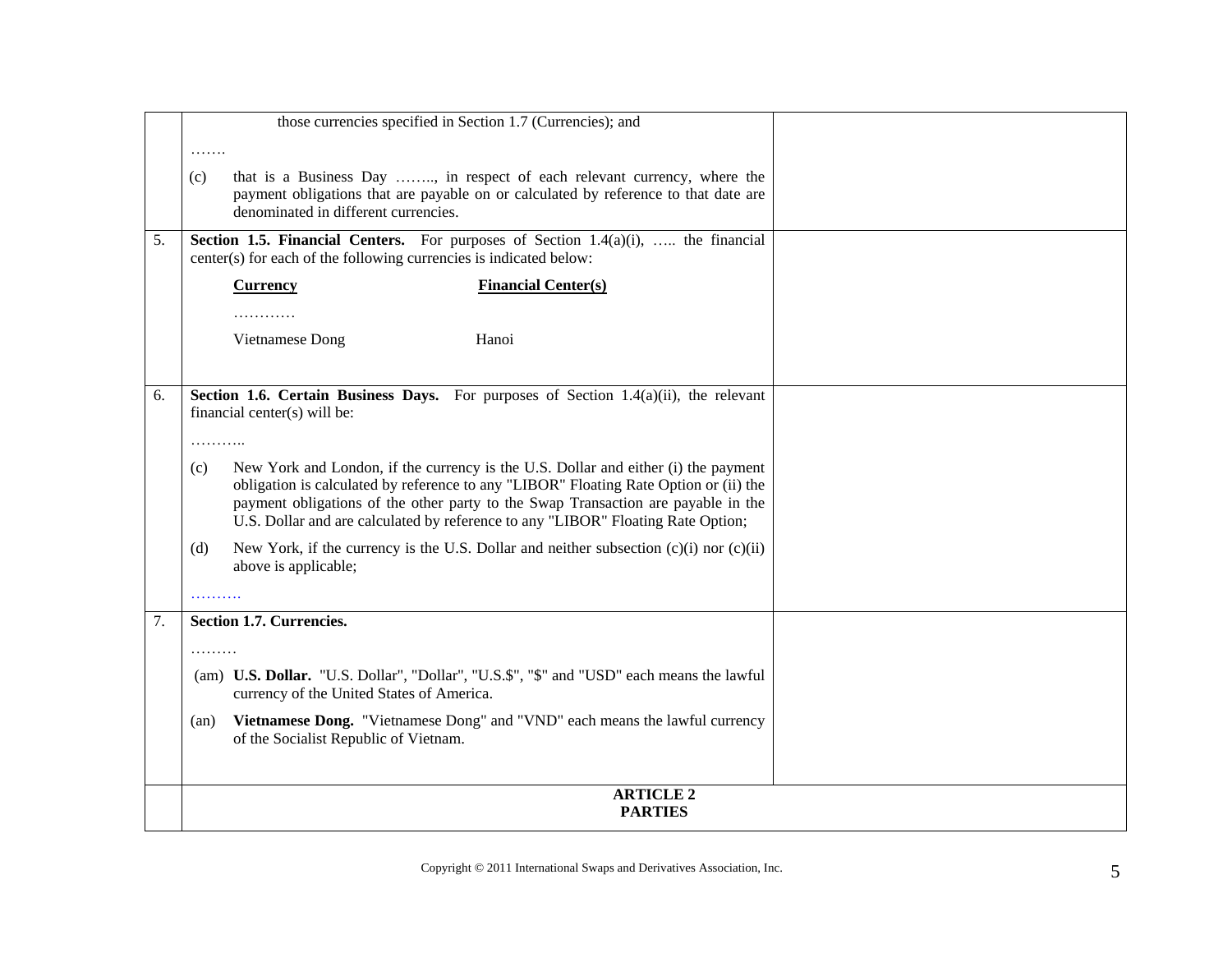| 8.  | Section 2.1. Fixed Rate Payer; Fixed Amount Payer. "Fixed Rate Payer" or "Fixed<br>Amount Payer" means, in respect of a Swap Transaction, a party obligated to make<br>payments from time to time during the Term of the Swap Transaction of amounts calculated<br>by reference to a fixed per annum rate or to make one or more payments of a Fixed<br>Amount.<br>Section 2.2. Floating Rate Payer; Floating Amount Payer. "Floating Rate Payer" or<br>"Floating Amount Payer" means, in respect of a Swap Transaction, a party obligated to<br>make payments from time to time during the Term of the Swap Transaction of amounts<br>calculated by reference to a floating per annum rate or to make one or more payments of a<br>Floating Amount. |  |
|-----|------------------------------------------------------------------------------------------------------------------------------------------------------------------------------------------------------------------------------------------------------------------------------------------------------------------------------------------------------------------------------------------------------------------------------------------------------------------------------------------------------------------------------------------------------------------------------------------------------------------------------------------------------------------------------------------------------------------------------------------------------|--|
|     | <b>ARTICLE 3</b>                                                                                                                                                                                                                                                                                                                                                                                                                                                                                                                                                                                                                                                                                                                                     |  |
|     | <b>TERM AND DATES</b>                                                                                                                                                                                                                                                                                                                                                                                                                                                                                                                                                                                                                                                                                                                                |  |
| 9.  | Section 3.1. Term. "Term" means the period commencing on the Effective Date of a Swap<br>Transaction and ending on the Termination Date of the Swap Transaction.                                                                                                                                                                                                                                                                                                                                                                                                                                                                                                                                                                                     |  |
| 10. | Section 3.2. Effective Date. "Effective Date" means, in respect of a Swap Transaction, the<br>date specified as such in the related Confirmation, which date is the first day of the Term of<br>the Swap Transaction. The Effective Date shall not be subject to adjustment in accordance<br>with any Business Day Convention unless the parties specify in the related Confirmation<br>that the Effective Date will be adjusted in accordance with a specified Business Day<br>Convention.                                                                                                                                                                                                                                                          |  |
| 11. | "Termination Date" means, in respect of a Swap<br>Section 3.3. Termination Date.<br>Transaction, the date specified as such in the related Confirmation, which date is the last<br>day of the Term of the Swap Transaction. The Termination Date shall not be subject to<br>adjustment in accordance with any Business Day Convention unless the parties specify in<br>the related Confirmation that the Termination Date will be adjusted in accordance with a<br>specified Business Day Convention.                                                                                                                                                                                                                                                |  |
| 12. | Section 3.4. Initial Exchange Date. "Initial Exchange Date" means, in respect of a Swap<br>Transaction and a party, the date specified as such in the related Confirmation or, if a date is<br>not so specified and an Initial Exchange Amount is specified, the Effective Date, which<br>Initial Exchange Date shall be subject to adjustment in accordance with the Following<br>Business Day Convention unless otherwise specified in the related Confirmation.                                                                                                                                                                                                                                                                                   |  |
| 13. | Section 3.6. Final Exchange Date; Exchange Date; Maturity Date. "Final Exchange<br>Date", "Exchange Date" or "Maturity Date" means, in respect of a Swap Transaction and a<br>party, each date specified as such in the related Confirmation or, if a date is not so specified<br>and a Final Exchange Amount or an Exchange Amount is specified, the Termination Date,<br>which date shall be subject to adjustment in accordance with the Modified Following                                                                                                                                                                                                                                                                                       |  |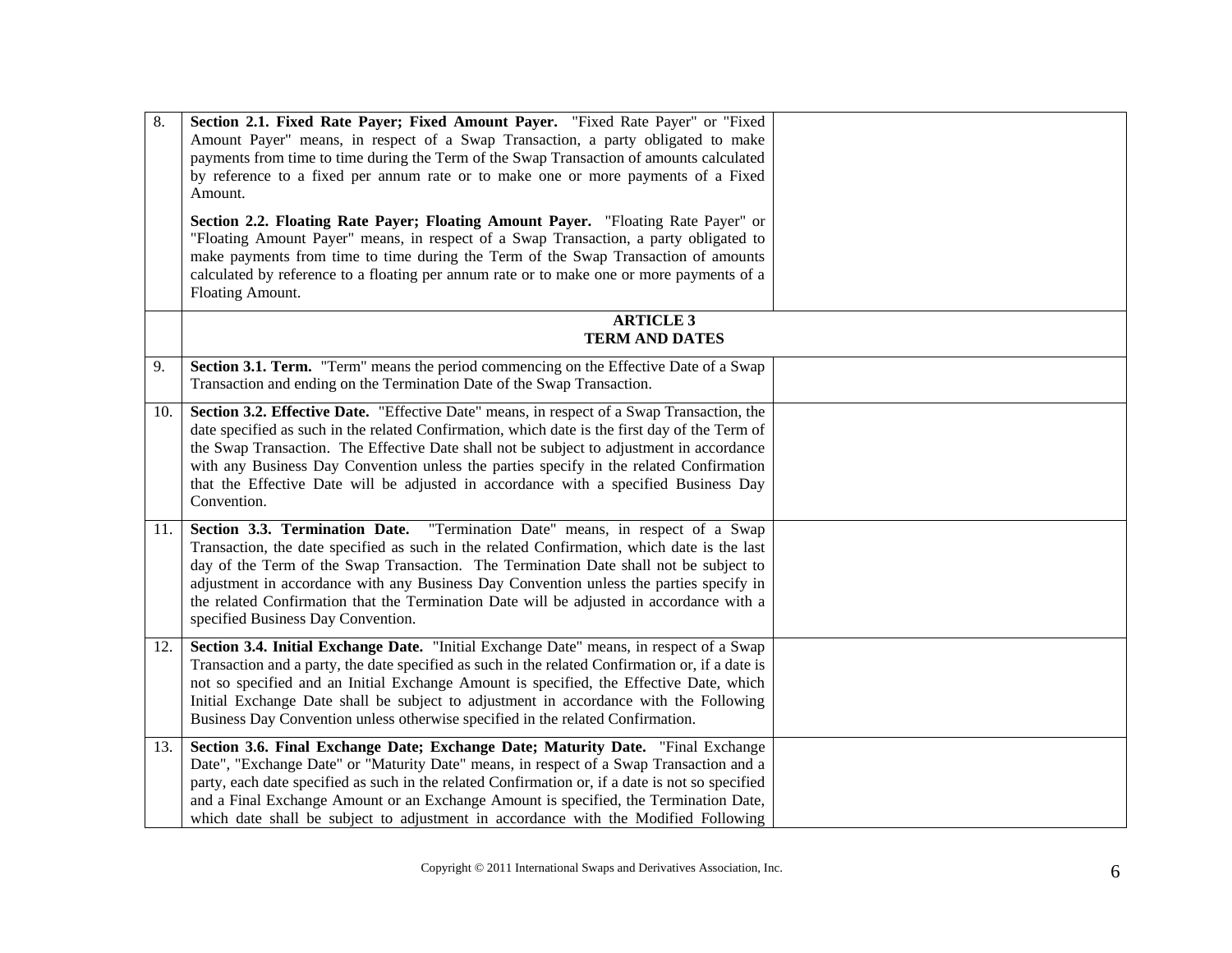|     | Business Day Convention unless otherwise specified in the related Confirmation.                                                                                                                                                                                                                                                                                                                                                            |  |
|-----|--------------------------------------------------------------------------------------------------------------------------------------------------------------------------------------------------------------------------------------------------------------------------------------------------------------------------------------------------------------------------------------------------------------------------------------------|--|
| 14. | Section 3.7. Trade Date. "Trade Date" means, in respect of a Swap Transaction, the date<br>on which the parties enter into the Swap Transaction.                                                                                                                                                                                                                                                                                           |  |
|     | <b>ARTICLE 4</b>                                                                                                                                                                                                                                                                                                                                                                                                                           |  |
|     | <b>CERTAIN DEFINITIONS RELATING TO PAYMENTS</b>                                                                                                                                                                                                                                                                                                                                                                                            |  |
| 15. | Section 4.1. Initial Exchange Amount. "Initial Exchange Amount" means, in respect of a<br>Swap Transaction and a party, an amount that is specified as such (or determined pursuant<br>to a method specified for such purpose) for that party and, subject to any other applicable<br>provisions, is payable by that party on the Initial Exchange Date.                                                                                   |  |
| 16. | Section 4.3. Final Exchange Amount; Exchange Amount. "Final Exchange Amount" or<br>"Exchange Amount" means, in respect of a Swap Transaction and a party, an amount that is<br>specified as such (or determined pursuant to a method specified for such purpose) for that<br>party and, subject to any other applicable provisions, is payable by that party on an<br>applicable Final Exchange Date.                                      |  |
| 17. | Section 4.4. Fixed Amount. "Fixed Amount" means, in respect of a Swap Transaction and<br>a Fixed Rate Payer, an amount that, subject to any other applicable provisions, is payable by<br>that Fixed Rate Payer on an applicable Payment Date and is specified in the related<br>Confirmation or is determined as provided in Article 5 of these 2006 Definitions or as<br>provided in the related Confirmation.                           |  |
| 18. | Section 4.5. Floating Amount. "Floating Amount" means, in respect of a Swap<br>Transaction and a Floating Rate Payer, an amount that, subject to any other applicable<br>provisions, is payable by that Floating Rate Payer on an applicable Payment Date and is<br>determined by reference to a Floating Rate Option as provided in Article 6 of these 2006<br>Definitions or pursuant to a method specified in the related Confirmation. |  |
| 19. | <b>Section 4.6. Currency Amount.</b> "Currency Amount" means, in respect of a party and any<br>Calculation Period for a Swap Transaction involving more than one currency, the amount<br>specified as such for the Swap Transaction or that party.                                                                                                                                                                                         |  |
| 20. | Section 4.7. Notional Amount. "Notional Amount":                                                                                                                                                                                                                                                                                                                                                                                           |  |
|     | means, in respect of a party and any Calculation Period for a Swap Transaction<br>(a)<br>involving one currency , the amount specified as such for the Swap Transaction;                                                                                                                                                                                                                                                                   |  |
|     |                                                                                                                                                                                                                                                                                                                                                                                                                                            |  |
| 21. | Section 4.8. Calculation Amount. "Calculation Amount" means, in respect of a Swap<br>Transaction and a party, the applicable Notional Amount or Currency Amount, as the case                                                                                                                                                                                                                                                               |  |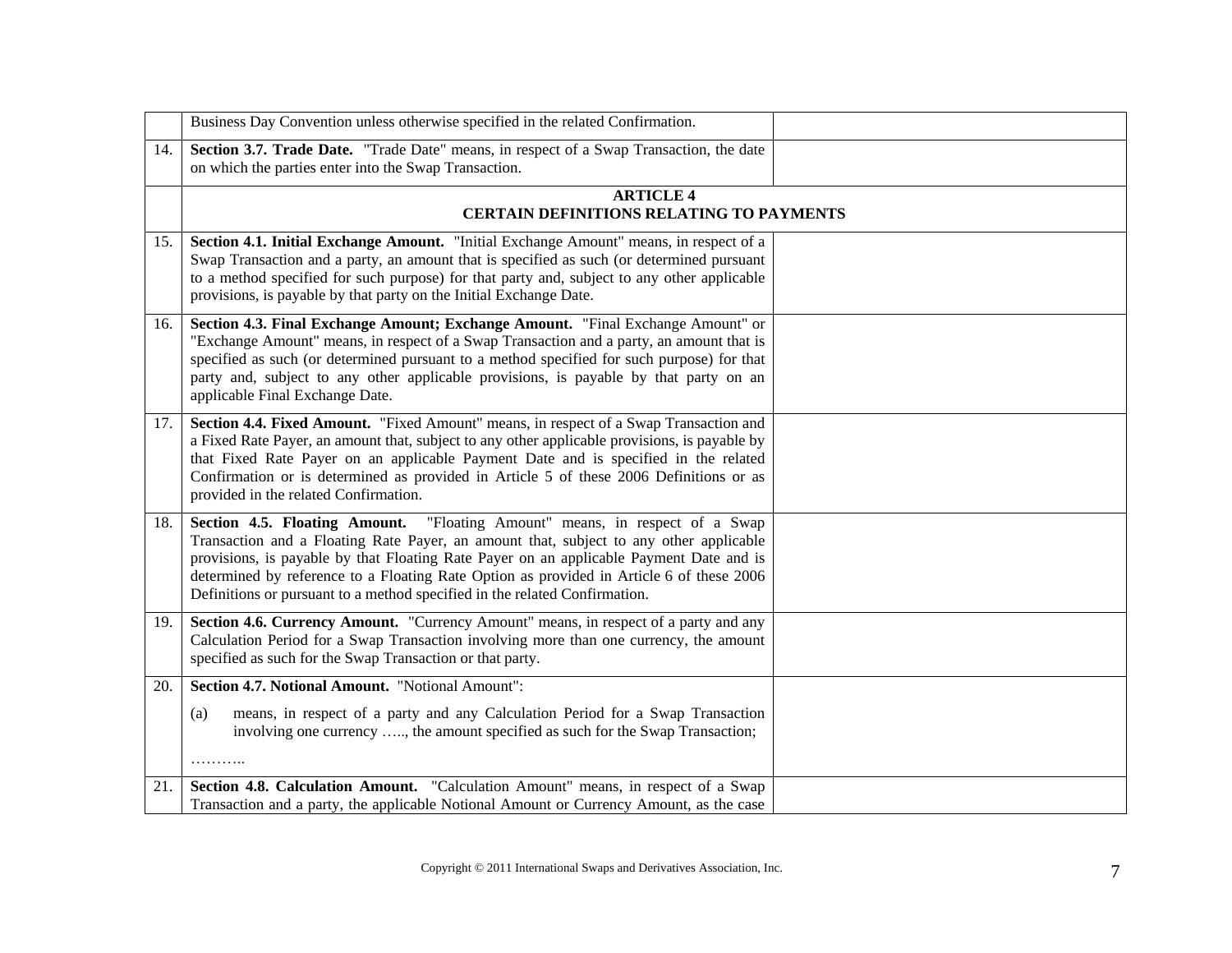|     | may be.                                                                                                                                                                                                                                                                                                                                                                                                                                                                                                                                                                                                                                                                              |  |
|-----|--------------------------------------------------------------------------------------------------------------------------------------------------------------------------------------------------------------------------------------------------------------------------------------------------------------------------------------------------------------------------------------------------------------------------------------------------------------------------------------------------------------------------------------------------------------------------------------------------------------------------------------------------------------------------------------|--|
| 22. | Section 4.9. Payment Date. "Payment Date" means, in respect of a Swap Transaction and<br>a party:<br>if "Delayed Payment" or "Early Payment" is not specified for the Swap Transaction<br>(a)<br>or that party and Payment Dates are specified or otherwise predetermined for the<br>Swap Transaction or that party, each day during the Term of the Swap Transaction<br>so specified or predetermined and the Termination Date;<br>.                                                                                                                                                                                                                                                |  |
|     | except that (i) in the case of subsections (a)  above, each Payment Date shall be<br>subject to adjustment in accordance with the Modified Following Business Day Convention<br>unless another Business Day Convention is specified to be applicable to Payment Dates in<br>respect of the Swap Transaction or that party                                                                                                                                                                                                                                                                                                                                                            |  |
| 23. | Section 4.10. Period End Date. "Period End Date" means, in respect of a Swap<br>Transaction and a party:                                                                                                                                                                                                                                                                                                                                                                                                                                                                                                                                                                             |  |
|     | if Period End Dates are not specified or otherwise predetermined for the Swap<br>(a)<br>Transaction or that party, each Payment Date of that party during the Term of the<br>Swap Transaction;                                                                                                                                                                                                                                                                                                                                                                                                                                                                                       |  |
|     | if Period End Dates are specified or otherwise predetermined for the Swap<br>(b)<br>Transaction or that party, each day during the Term so specified or predetermined; or                                                                                                                                                                                                                                                                                                                                                                                                                                                                                                            |  |
|     |                                                                                                                                                                                                                                                                                                                                                                                                                                                                                                                                                                                                                                                                                      |  |
|     | except that, in the case of subsection (b) above, each Period End Date shall be subject to<br>adjustment in accordance with the Modified Following Business Day Convention unless (i)<br>another Business Day Convention is specified to be applicable to Period End Dates in<br>respect of the Swap Transaction or that party, in which case an adjustment will be made in<br>accordance with that Business Day Convention or (ii) "No Adjustment" is specified in<br>connection with Period End Dates for the Swap Transaction or that party, in which case no<br>adjustment will be made, notwithstanding that the Period End Date occurs on a day that is<br>not a Business Day. |  |
| 24. | Section 4.12. Business Day Convention.                                                                                                                                                                                                                                                                                                                                                                                                                                                                                                                                                                                                                                               |  |
|     | "Business Day Convention" means the convention for adjusting any relevant date if<br>(a)<br>it would otherwise fall on a day that is not a Business Day. The following terms,<br>when used in conjunction with the term "Business Day Convention" and a date, shall<br>mean that an adjustment will be made if that date would otherwise fall on a day that<br>is not a Business Day so that:                                                                                                                                                                                                                                                                                        |  |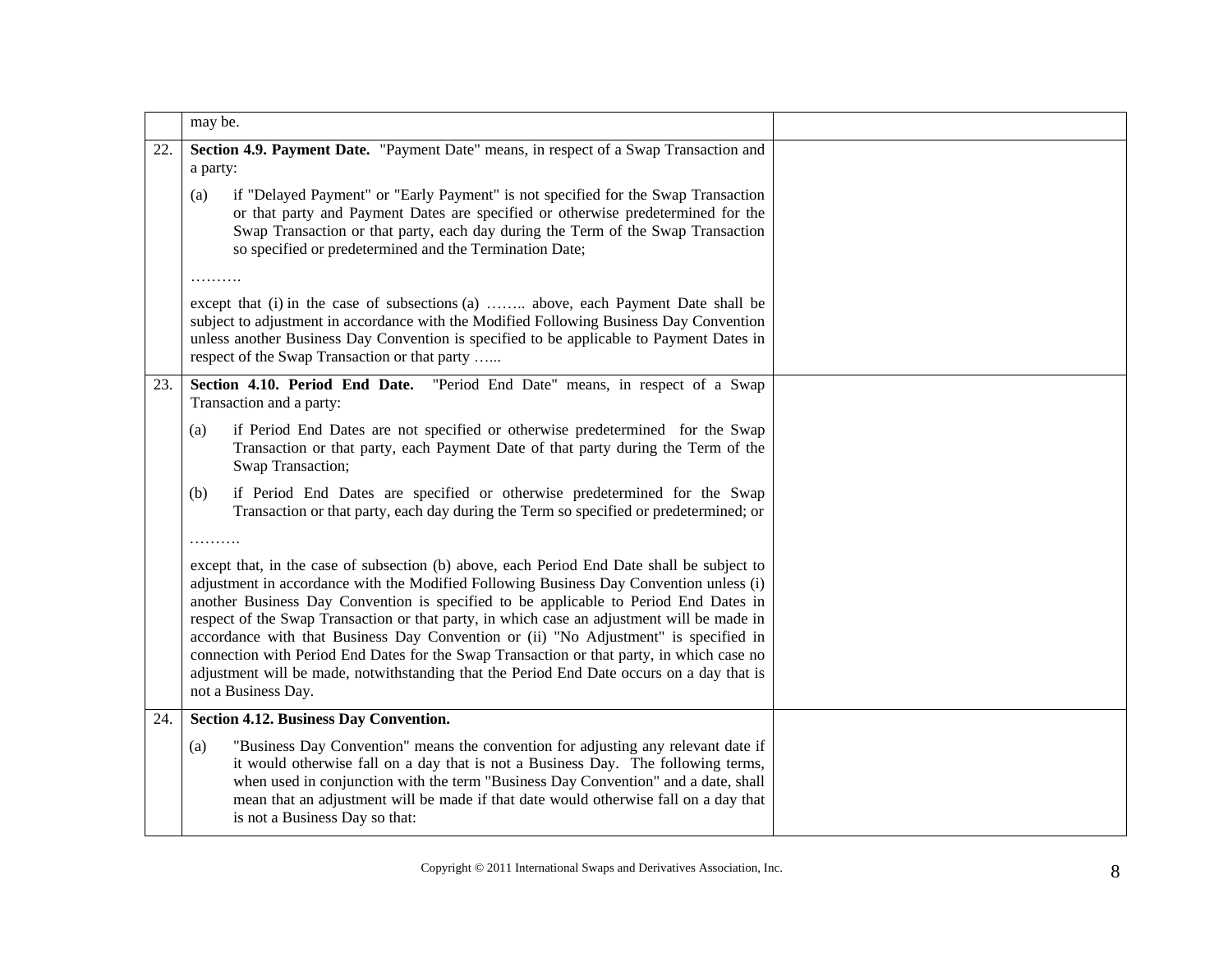|     |     | (i)   | if "Following" is specified, that date will be the first following day that is a<br>Business Day;                                                                                                                                                                                                                                                                                                                                                                                                                                                                                                                                                                                                                                                                                                                                                                                                                                                                                                                                                                                                                                                                                                                                                                                                                                                                                                                                                                                                          |  |
|-----|-----|-------|------------------------------------------------------------------------------------------------------------------------------------------------------------------------------------------------------------------------------------------------------------------------------------------------------------------------------------------------------------------------------------------------------------------------------------------------------------------------------------------------------------------------------------------------------------------------------------------------------------------------------------------------------------------------------------------------------------------------------------------------------------------------------------------------------------------------------------------------------------------------------------------------------------------------------------------------------------------------------------------------------------------------------------------------------------------------------------------------------------------------------------------------------------------------------------------------------------------------------------------------------------------------------------------------------------------------------------------------------------------------------------------------------------------------------------------------------------------------------------------------------------|--|
|     |     | (ii)  | if "Modified Following" or "Modified" is specified, that date will be the first<br>following day that is a Business Day unless that day falls in the next calendar<br>month, in which case that date will be the first preceding day that is a<br>Business Day; and                                                                                                                                                                                                                                                                                                                                                                                                                                                                                                                                                                                                                                                                                                                                                                                                                                                                                                                                                                                                                                                                                                                                                                                                                                        |  |
|     |     | (iii) | if "Preceding" is specified, that date will be the first preceding day that is a<br>Business Day.                                                                                                                                                                                                                                                                                                                                                                                                                                                                                                                                                                                                                                                                                                                                                                                                                                                                                                                                                                                                                                                                                                                                                                                                                                                                                                                                                                                                          |  |
|     | (b) |       | The Business Day Convention applicable to a date that is specified in these 2006<br>Definitions or in a Confirmation to be subject to adjustment in accordance with an<br>applicable Business Day Convention shall be the Business Day Convention specified<br>for that date in these 2006 Definitions or in that Confirmation or, if a Business Day<br>Convention is not so specified for that date but a Business Day Convention is<br>specified for a Swap Transaction, shall be the Business Day Convention specified in<br>the Confirmation for that Swap Transaction.                                                                                                                                                                                                                                                                                                                                                                                                                                                                                                                                                                                                                                                                                                                                                                                                                                                                                                                                |  |
| 25. |     |       | Section 4.13. Calculation Period. "Calculation Period" means, in respect of a Swap<br>Transaction and a party, each period from, and including, one Period End Date of that party<br>to, but excluding, the next following applicable Period End Date during the Term of the<br>Swap Transaction, except that (a) the initial Calculation Period for the party will commence<br>on, and include, the Effective Date and (b) the final Calculation Period for the party will<br>end on, but exclude, the Termination Date.                                                                                                                                                                                                                                                                                                                                                                                                                                                                                                                                                                                                                                                                                                                                                                                                                                                                                                                                                                                  |  |
| 26. |     |       | Section 4.14. Calculation Agent. "Calculation Agent" means the party to a Swap<br>Transaction (or a third party) designated as such for the Swap Transaction and responsible<br>for: (a) calculating the applicable Floating Rate, if any, for each Payment Date or for each<br>Calculation Period ; (b) calculating any Floating Amount payable on each Payment Date<br>or for each Calculation Period; (c) calculating any Fixed Amount payable on each Payment<br>Date or for each Calculation Period; (d) calculating a Currency Amount by reference to a<br>Currency Amount in another currency; (e) giving notice to the parties to the Swap<br>Transaction on the Calculation Date for each Payment Date or for each Calculation Period,<br>specifying (i) the Payment Date, (ii) the party or parties required to make the payment or<br>payments then due, (iii) the amount or amounts of the payment or payments then due and<br>(iv) reasonable details as to how the amount or amounts were determined; (f) if, after notice<br>is given, there is a change in the number of days in the relevant Calculation Period and the<br>amount or amounts of the payment or payments due for that Payment Date or for that<br>Calculation Period, promptly giving the parties to the Swap Transaction notice of those<br>changes, with reasonable details as to how those changes were determined; ; and (k)<br>performing any other duties specified in a Confirmation as being duties required to be |  |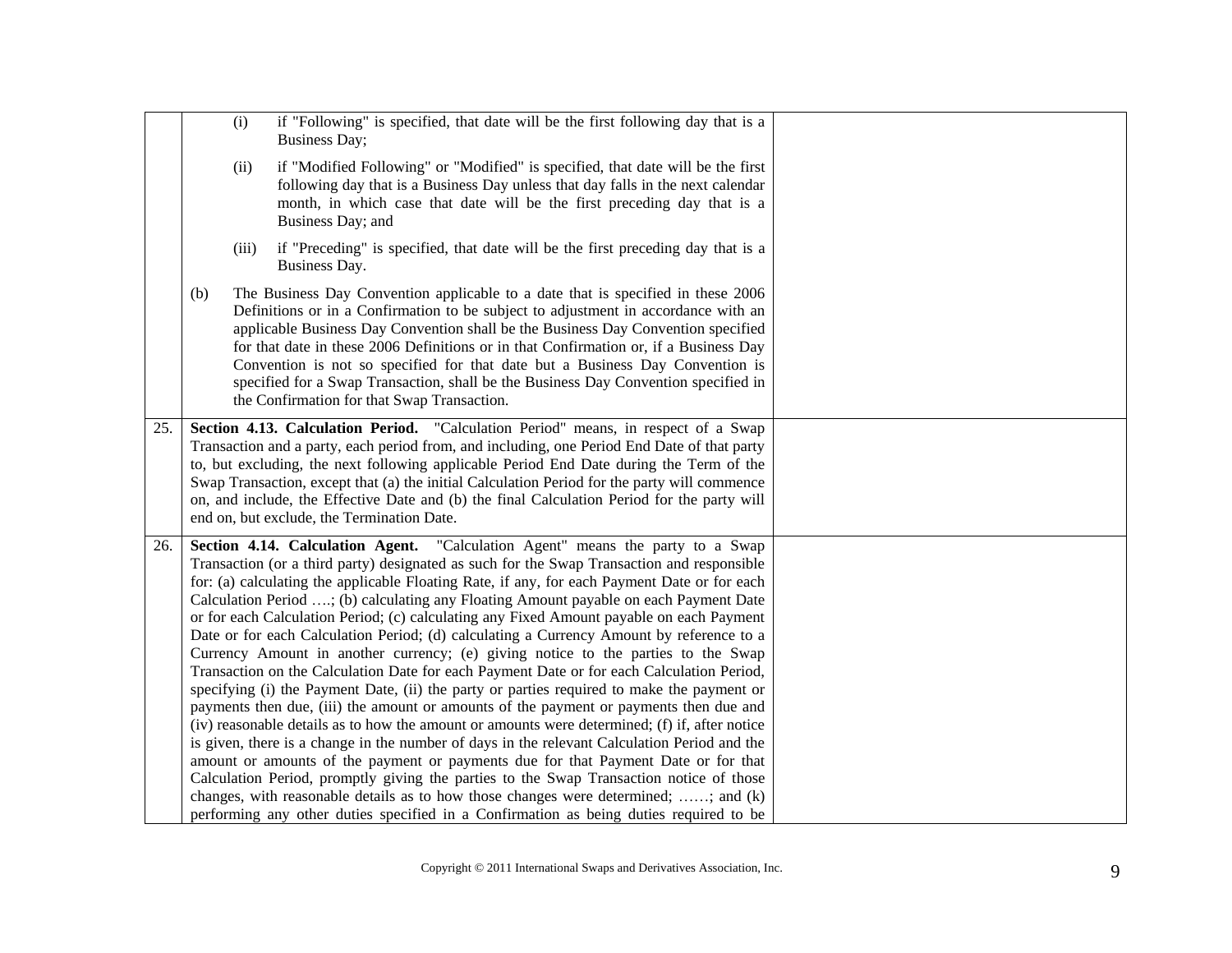|     | performed by the Calculation Agent. Whenever the Calculation Agent is required to select<br>banks or dealers for purposes of making any calculation or determination or to select any<br>exchange rate, the Calculation Agent will make the selection in good faith after consultation<br>with the other party (or the parties, if the Calculation Agent is a third party), if practicable,<br>for purposes of obtaining a representative rate that will reasonably reflect conditions<br>prevailing at the time in the relevant market or designating a freely convertible currency, as                                                                     |                      |
|-----|--------------------------------------------------------------------------------------------------------------------------------------------------------------------------------------------------------------------------------------------------------------------------------------------------------------------------------------------------------------------------------------------------------------------------------------------------------------------------------------------------------------------------------------------------------------------------------------------------------------------------------------------------------------|----------------------|
|     | the case may be. Whenever the Calculation Agent is required to act or to exercise judgment<br>in any other way, it will do so in good faith and in a commercially reasonable manner.                                                                                                                                                                                                                                                                                                                                                                                                                                                                         |                      |
| 27. | Section 4.15. Calculation Date. "Calculation Date" means, in respect of any Payment<br>Date or any Calculation Period, the earliest day on which it is practicable to provide the<br>notice that the Calculation Agent is required to give for that Payment Date or for that<br>Calculation Period, and in no event later than the close of business on the Business Day first<br>preceding that Payment Date or the Payment Date for that Calculation Period (unless that<br>preceding Business Day is a Reset Date, then in no event later than the latest time that will<br>permit any payment due on that Payment Date to be made on that Payment Date). |                      |
| 28. | Section 4.16. Day Count Fraction. "Day Count Fraction" means, in respect of a Swap<br>Transaction and the calculation of a Fixed Amount, a Floating Amount :                                                                                                                                                                                                                                                                                                                                                                                                                                                                                                 |                      |
|     | .                                                                                                                                                                                                                                                                                                                                                                                                                                                                                                                                                                                                                                                            |                      |
|     | if "Actual/360", "Act/360" or "A/360" is specified, the actual number of days in the<br>(e)<br>Calculation Period  in respect of which payment is being made divided by 360;                                                                                                                                                                                                                                                                                                                                                                                                                                                                                 |                      |
|     | .                                                                                                                                                                                                                                                                                                                                                                                                                                                                                                                                                                                                                                                            |                      |
|     |                                                                                                                                                                                                                                                                                                                                                                                                                                                                                                                                                                                                                                                              | <b>ARTICLE 5</b>     |
|     |                                                                                                                                                                                                                                                                                                                                                                                                                                                                                                                                                                                                                                                              | <b>FIXED AMOUNTS</b> |
| 29. | Section 5.1. Calculation of a Fixed Amount. The Fixed Amount payable by a party on a<br>Payment Date will be:                                                                                                                                                                                                                                                                                                                                                                                                                                                                                                                                                |                      |
|     | if an amount is specified for the Swap Transaction as the Fixed Amount payable by<br>(a)<br>that party for that Payment Date or for the related Calculation Period, that amount; or                                                                                                                                                                                                                                                                                                                                                                                                                                                                          |                      |
|     | (b)<br>if an amount is not specified for the Swap Transaction as the Fixed Amount payable<br>by that party for that Payment Date or for the related Calculation Period, an amount<br>calculated on a formula basis for that Payment Date or for the related Calculation<br>Period as follows:                                                                                                                                                                                                                                                                                                                                                                |                      |
|     | Fixed<br>$\times$ Fixed<br>$\times$ Fixed Rate<br>$=$ Calculation<br>Day Count<br>Rate<br>Amount<br>Amount<br>Fraction                                                                                                                                                                                                                                                                                                                                                                                                                                                                                                                                       |                      |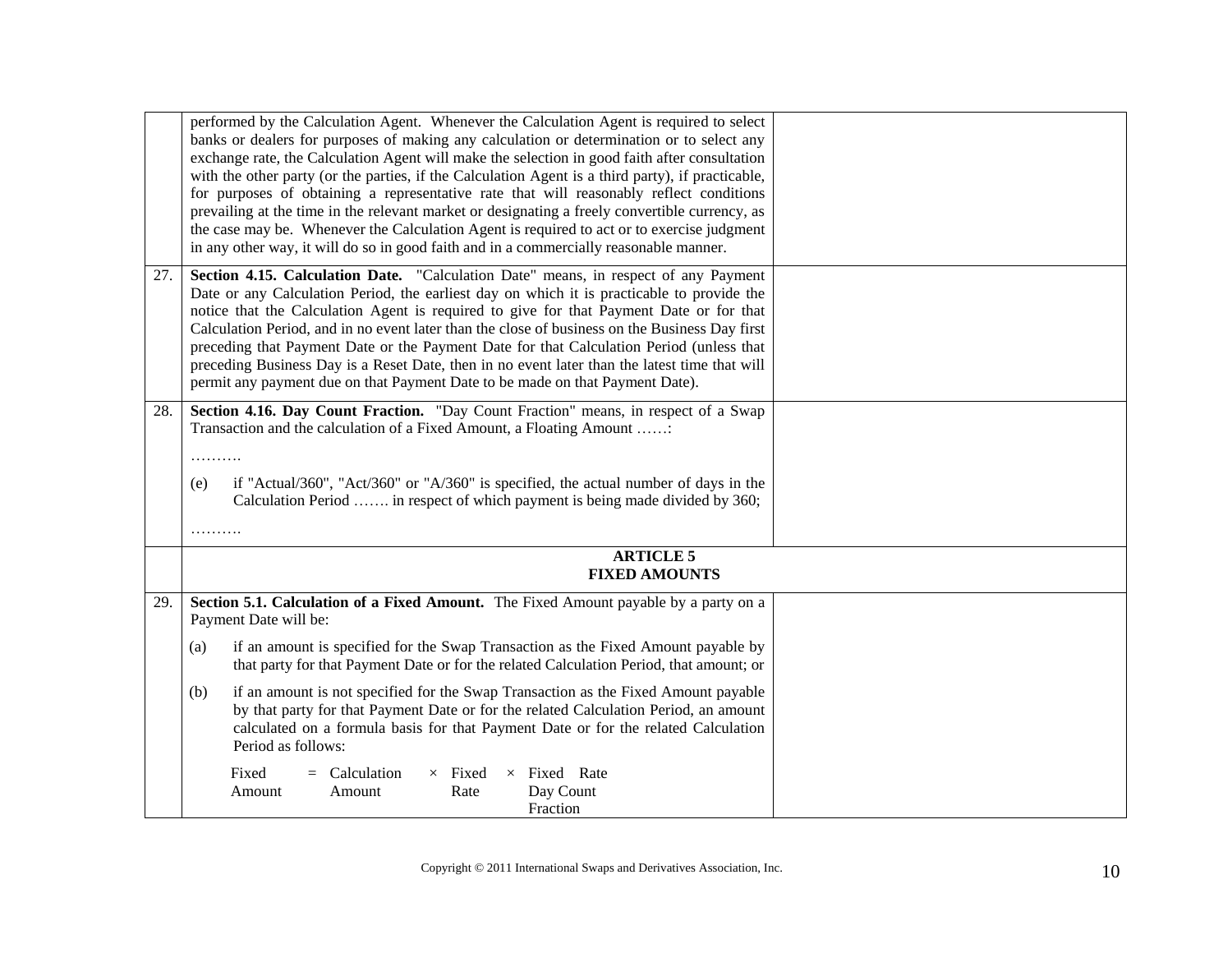| 30. |     |                    |     | Section 5.2. Certain Definitions Relating to Fixed Amounts. For purposes of the<br>calculation of a Fixed Amount payable by a party:                                                                                             |
|-----|-----|--------------------|-----|----------------------------------------------------------------------------------------------------------------------------------------------------------------------------------------------------------------------------------|
|     | (a) |                    |     | "Fixed Rate" means, for any Payment Date or for any Calculation Period in respect<br>of a Payment Date, a rate, expressed as a decimal, equal to the per annum rate<br>specified as such for the Swap Transaction or that party. |
|     | (b) |                    |     | "Fixed Rate Day Count Fraction" means, in respect of any calculation of a Fixed<br>Amount, the Fixed Rate Day Count Fraction specified for the Swap Transaction or<br>the Fixed Rate Payer.                                      |
|     |     |                    |     | <b>ARTICLE 6</b><br><b>FLOATING AMOUNTS</b>                                                                                                                                                                                      |
| 31. |     |                    |     | Section 6.1. Calculation of a Floating Amount. , the Floating Amount payable by a<br>party on a Payment Date will be:                                                                                                            |
|     | (a) |                    |     | , an amount calculated on a formula basis for that Payment Date or for the related<br>Calculation Period as follows:                                                                                                             |
|     |     | Floating<br>Amount |     | $\times$ Floating<br>$=$ Calculation<br>$\times$ Floating<br>Rate<br>Rate<br>Amount<br>Day Count<br>$+$ Spread<br>Fraction                                                                                                       |
|     | .   |                    |     |                                                                                                                                                                                                                                  |
| 32. |     |                    |     | Section 6.2. Certain Definitions Relating to Floating Amounts. For purposes of the<br>calculation of a Floating Amount payable by a party:                                                                                       |
|     | (a) |                    |     | "Floating Rate" means, for any Calculation Period in respect of a Payment Date,<br>or for any Reset Date, a rate, expressed as a decimal, equal to:                                                                              |
|     |     | .                  |     |                                                                                                                                                                                                                                  |
|     |     | (iii)              |     | in all other cases :                                                                                                                                                                                                             |
|     |     |                    | (A) | if a per annum rate is specified for the Swap Transaction or that party<br>to be the Floating Rate applicable to that Calculation Period,  or<br>Reset Date, the Floating Rate so specified;                                     |
|     |     |                    | (B) | if only one Reset Date is established for the Swap Transaction or that<br>party during (or in respect of) that Calculation Period , the Relevant<br>Rate for that Reset Date;                                                    |
|     |     |                    | .   |                                                                                                                                                                                                                                  |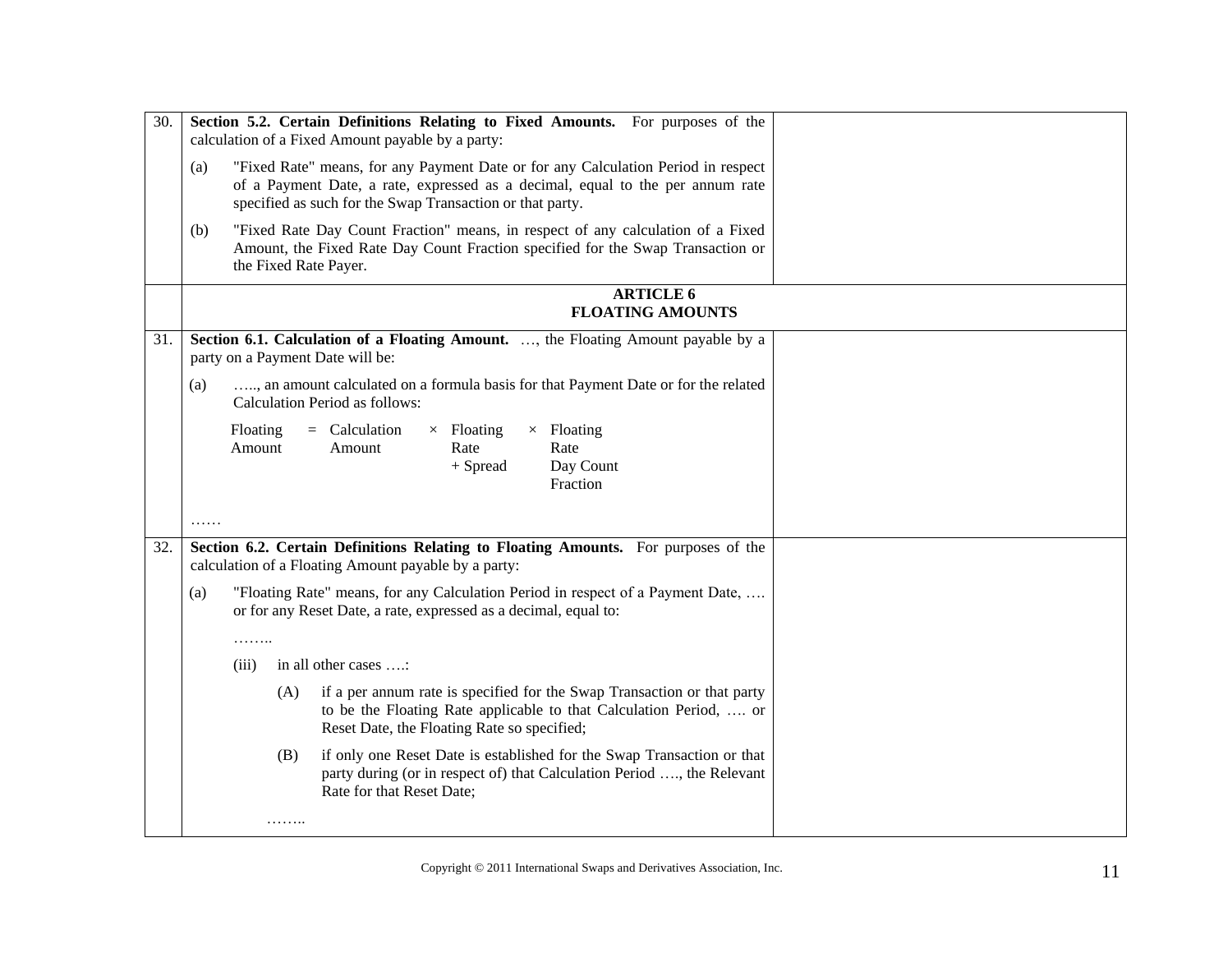| (b)<br>"Reset Date" means, for a Swap Transaction or a party: |  |
|---------------------------------------------------------------|--|
|---------------------------------------------------------------|--|

……..

- (ii) in all other cases, each day specified as such (or determined pursuant to a method specified for such purpose) for the Swap Transaction or that party, subject to adjustment in accordance with any applicable Business Day Convention which, if a Business Day Convention is not specified in the related Confirmation as being applicable to Reset Dates, shall be the Business Day Convention applicable to Floating Rate Payer Payment Dates in respect of that Swap Transaction, unless an adjustment in accordance with that Business Day Convention would cause a Reset Date to fall on the Payment Date in respect of the Calculation Period to which that Reset Date relates, in which case that Reset Date shall be adjusted in accordance with the Preceding Business Day Convention.
- (c) "Relevant Rate" means …., for any day, a per annum rate, expressed as a decimal, equal to:
	- (i) if such day is a Reset Date, the rate determined with respect to that day for the specified Floating Rate Option as provided in Article 7 of these 2006 Definitions or as provided in a Confirmation or as provided in any agreement between the parties governing the Swap Transaction; or
	- (ii) if such day is not a Reset Date, the Relevant Rate determined pursuant to subparagraph (i) above for the next preceding Reset Date.

#### …………

…….

- (e) "Spread" means the per annum rate (which may be negative), if any, expressed as a decimal, specified as such for the Swap Transaction or the party. For purposes of determining a Floating Amount ……, the Spread will be added to the Floating Rate.
- (f) "Floating Rate Day Count Fraction" means, in respect of any calculation of a Floating Amount:
	- (i) if a Floating Rate Day Count Fraction is specified for the Swap Transaction or the Floating Rate Payer, the Floating Rate Day Count Fraction so specified; and
	- (iii) in all other cases, if a Floating Rate Option defined in Section 7.1 (Rate Options) is specified as the applicable Floating Rate Option, "Actual/360".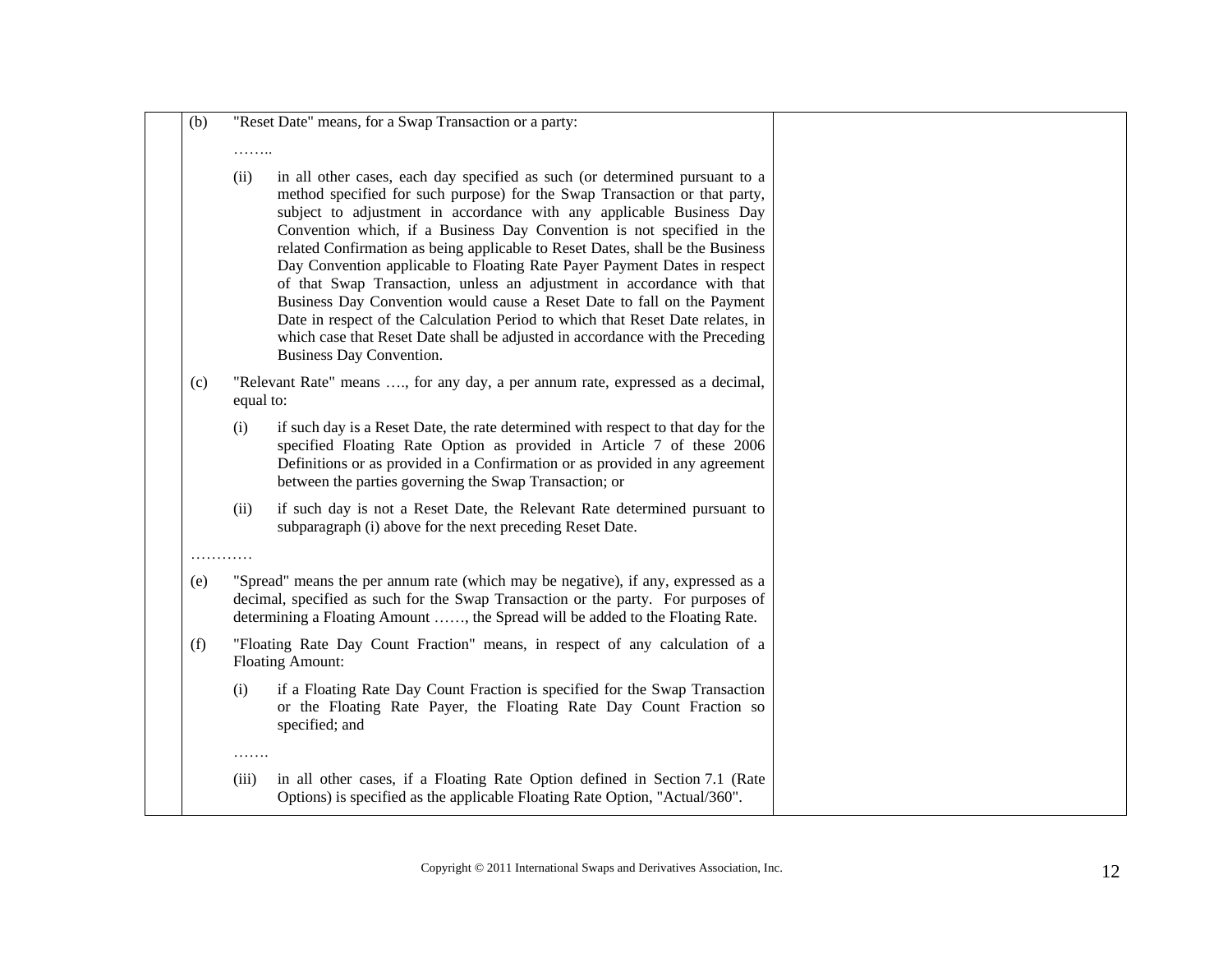|     | .   |                     |                                                                                                                                                                                                                                                                                                                                                                                                                                                                                                                                                                                                                                                                                                                                                                                                                                                                                                                                                                                                                                              |  |
|-----|-----|---------------------|----------------------------------------------------------------------------------------------------------------------------------------------------------------------------------------------------------------------------------------------------------------------------------------------------------------------------------------------------------------------------------------------------------------------------------------------------------------------------------------------------------------------------------------------------------------------------------------------------------------------------------------------------------------------------------------------------------------------------------------------------------------------------------------------------------------------------------------------------------------------------------------------------------------------------------------------------------------------------------------------------------------------------------------------|--|
|     | (h) |                     | "Floating Rate Option" means, in respect of a Swap Transaction and the calculation<br>of a Floating Amount, the Floating Rate Option specified as such, which may be<br>specified by reference to a Rate Option or may be specified by defining the Floating<br>Rate Option in the related Confirmation or in any agreement between the parties<br>governing that Swap Transaction.                                                                                                                                                                                                                                                                                                                                                                                                                                                                                                                                                                                                                                                          |  |
|     | (i) |                     | "Rate Option" means, in respect of a Swap Transaction and the calculation of a<br>Floating Amount, any of the terms defined in Section 7.1 (Rate Options).                                                                                                                                                                                                                                                                                                                                                                                                                                                                                                                                                                                                                                                                                                                                                                                                                                                                                   |  |
|     | .   |                     |                                                                                                                                                                                                                                                                                                                                                                                                                                                                                                                                                                                                                                                                                                                                                                                                                                                                                                                                                                                                                                              |  |
|     |     |                     | <b>ARTICLE 7</b>                                                                                                                                                                                                                                                                                                                                                                                                                                                                                                                                                                                                                                                                                                                                                                                                                                                                                                                                                                                                                             |  |
|     |     |                     | CALCULATION OF RATES FOR CERTAIN FLOATING RATE OPTIONS                                                                                                                                                                                                                                                                                                                                                                                                                                                                                                                                                                                                                                                                                                                                                                                                                                                                                                                                                                                       |  |
| 33. |     |                     | Section 7.1. Rate Options. For purposes of determining a Relevant Rate:                                                                                                                                                                                                                                                                                                                                                                                                                                                                                                                                                                                                                                                                                                                                                                                                                                                                                                                                                                      |  |
|     | .   |                     |                                                                                                                                                                                                                                                                                                                                                                                                                                                                                                                                                                                                                                                                                                                                                                                                                                                                                                                                                                                                                                              |  |
|     |     | $(ab)$ U.S. Dollar. |                                                                                                                                                                                                                                                                                                                                                                                                                                                                                                                                                                                                                                                                                                                                                                                                                                                                                                                                                                                                                                              |  |
|     |     |                     |                                                                                                                                                                                                                                                                                                                                                                                                                                                                                                                                                                                                                                                                                                                                                                                                                                                                                                                                                                                                                                              |  |
|     |     | .                   |                                                                                                                                                                                                                                                                                                                                                                                                                                                                                                                                                                                                                                                                                                                                                                                                                                                                                                                                                                                                                                              |  |
|     |     |                     | (xxii) "USD-LIBOR-BBA" means that the rate for a Reset Date will be the rate for<br>deposits in U.S. Dollars for a period of the Designated Maturity which<br>appears on the Reuters Screen LIBOR01 Page as of 11:00 a.m., London time,<br>on the day that is two London Banking Days preceding that Reset Date. If<br>such rate does not appear on the Reuters Screen LIBOR01 Page, the rate for<br>that Reset Date will be determined as if the parties had specified "USD-<br>LIBOR-Reference Banks" as the applicable Floating Rate Option.                                                                                                                                                                                                                                                                                                                                                                                                                                                                                              |  |
|     |     |                     | (xxv) "USD-LIBOR-Reference Banks" means that the rate for a Reset Date will be<br>determined on the basis of the rates at which deposits in U.S. Dollars are<br>offered by the Reference Banks at approximately 11:00 a.m., London time, on<br>the day that is two London Banking Days preceding that Reset Date to prime<br>banks in the London interbank market for a period of the Designated Maturity<br>commencing on that Reset Date and in a Representative Amount. The<br>Calculation Agent will request the principal London office of each of the<br>Reference Banks to provide a quotation of its rate. If at least two such<br>quotations are provided, the rate for that Reset Date will be the arithmetic<br>mean of the quotations. If fewer than two quotations are provided as<br>requested, the rate for that Reset Date will be the arithmetic mean of the rates<br>quoted by major banks in New York City, selected by the Calculation Agent,<br>at approximately 11:00 a.m., New York City time, on that Reset Date for |  |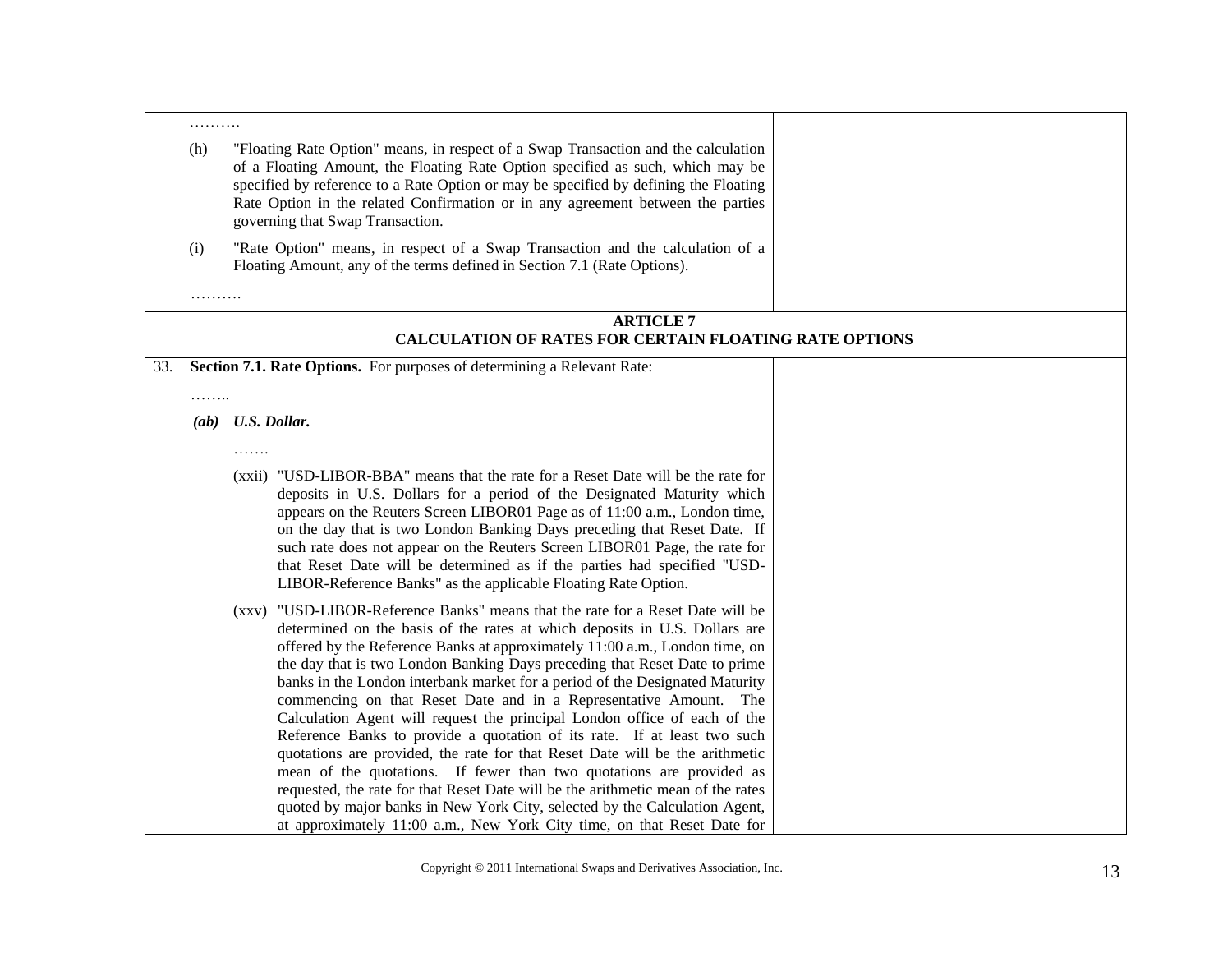loans in U.S. Dollars to leading European banks for a period of the Designated Maturity commencing on that Reset Date and in a Representative Amount.

………

(xxix) "USD -SIBOR -Reference Banks" means that the rate for a Reset Date will be determined on the basis of the rates at which deposits in U.S. Dollars are offered by the Reference Banks at approximately 11:00 a.m., Singapore time, on the day that is two Singapore Banking Days preceding that Reset Date to prime banks in the Singapore interbank market for a period of the Designated Maturity commencing on that Reset Date and in a Representative Amount. The Calculation Agent will request the principal Singapore office of each of the Reference Banks to provide a quotation of its rate. If at least two such quotations are provided, the rate for that Reset Date will be the arithmetic mean of the quotations. If fewer than two quotations are provided as requested, the rate for that Reset Date will be determined as if the parties had specified "USD-LIBOR-BBA" as the applicable Floating Rate Option.

### ……… *(aj) Vietnamese Dong*

- (i) "VND -Semi -Annual Swap Rate -11:00 -BGCANTOR" means that the rate for a Reset Date will be the semi -annual swap rate for fixed -for -floating Vietnamese Dong non -deliverable cross currency swap transactions against U.S. Dollars with a maturity of the Designated Maturity, expressed as a percentage, which appears on the Reuters Screen BGCANTOR73 Page as of 11:00 a.m., Hanoi time, on the day that is two Hanoi and New York Business Days preceding that Reset Date. If such rate does not appear on the Reuters Screen BGCANTOR73 Page, the rate for that Reset Date will be determined as if the parties had specified "VND -Semi -Annual Swap Rate -Reference Banks" as the applicable Floating Rate Option.
- (ii) "VND -Semi -Annual Swap Rate -Reference Banks" means that the rate for a Reset Date will be determined by the Reference Banks on the basis of the mid -market semi -annual swap rate quotations provided by the Reference Banks in the case of "VND -Semi -Annual Swap Rate -11:00 -BGCANTOR" at approximately 11:00 a.m., Hanoi time, on the day that is two Hanoi and New York Business Days preceding that Reset Date. For this purpose, the mid market semi -annual swap rate means the arithmetic mean of the bid and offered rates for the semi -annual fixed leg, calculated on an Actual/365 day count basis, of a fixed -for -floating Vietnamese Dong non -deliverable cross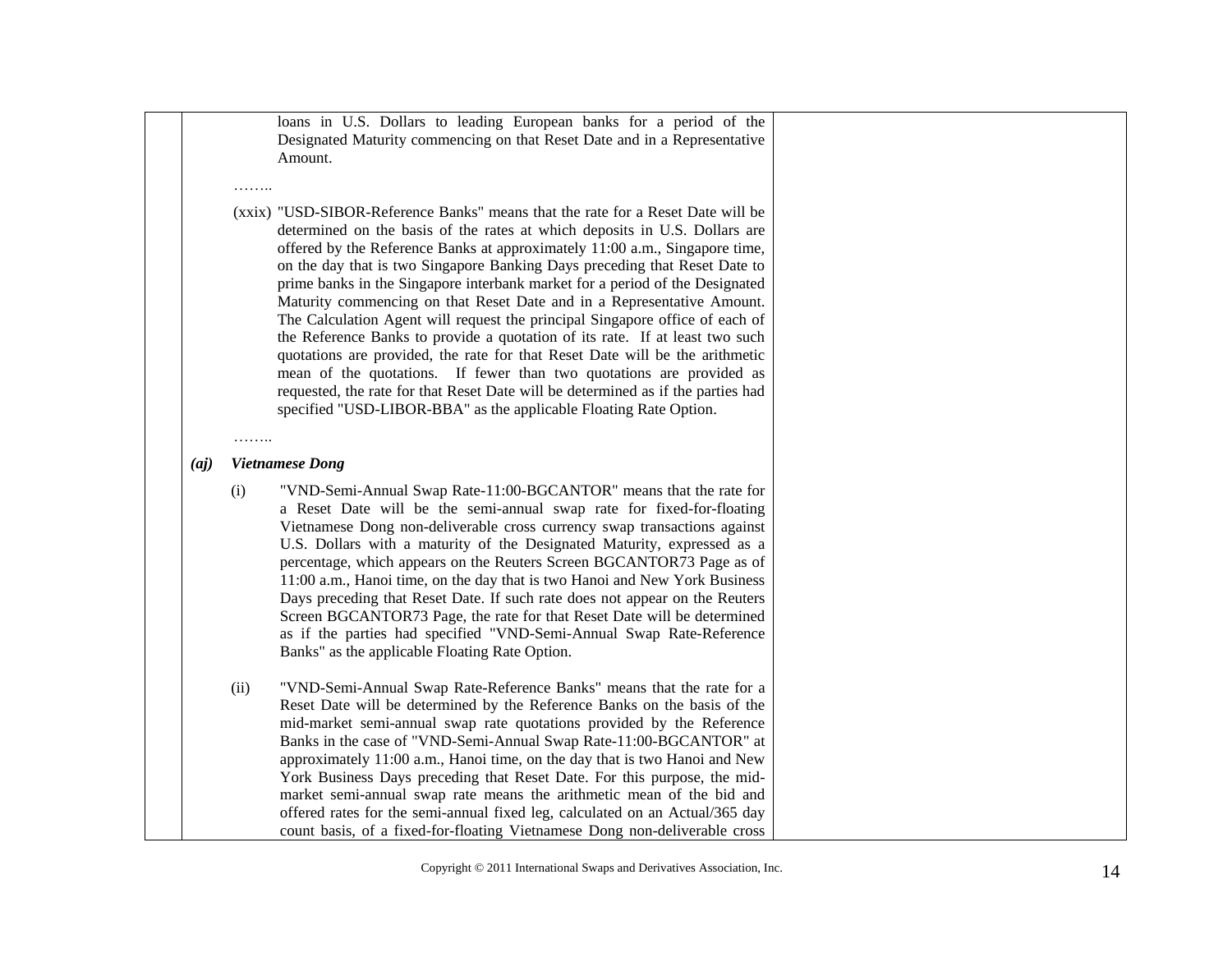|     | currency swap transaction with a term equal to the Designated Maturity<br>commencing on that Reset Date and in a Representative Amount with an<br>acknowledged dealer of good credit in the swap market, where the floating<br>leg, calculated on an Actual/365 day count basis, is equivalent to USD-<br>LIBOR-BBA with a Designated Maturity of six months. The Calculation<br>Agent will request the principal trading offices of each of the Reference<br>Banks to provide a quotation of its rate. If at least three quotations are<br>provided, the rate for that Reset Date will be the arithmetic mean of the<br>quotations. If fewer than three quotations are provided, the rate for that Reset<br>Date will be determined by the Calculation Agent, using a representative rate.<br>Section 7.2. Certain Published and Displayed Sources. |       |                                                                                                                                                                                                                                                                                                                               |  |
|-----|------------------------------------------------------------------------------------------------------------------------------------------------------------------------------------------------------------------------------------------------------------------------------------------------------------------------------------------------------------------------------------------------------------------------------------------------------------------------------------------------------------------------------------------------------------------------------------------------------------------------------------------------------------------------------------------------------------------------------------------------------------------------------------------------------------------------------------------------------|-------|-------------------------------------------------------------------------------------------------------------------------------------------------------------------------------------------------------------------------------------------------------------------------------------------------------------------------------|--|
| 34. |                                                                                                                                                                                                                                                                                                                                                                                                                                                                                                                                                                                                                                                                                                                                                                                                                                                      |       |                                                                                                                                                                                                                                                                                                                               |  |
|     | (a)                                                                                                                                                                                                                                                                                                                                                                                                                                                                                                                                                                                                                                                                                                                                                                                                                                                  |       | <b>Information Sources.</b>                                                                                                                                                                                                                                                                                                   |  |
|     |                                                                                                                                                                                                                                                                                                                                                                                                                                                                                                                                                                                                                                                                                                                                                                                                                                                      | .     |                                                                                                                                                                                                                                                                                                                               |  |
|     |                                                                                                                                                                                                                                                                                                                                                                                                                                                                                                                                                                                                                                                                                                                                                                                                                                                      | (xii) | "Reuters Screen" means, when used in connection with any designated page<br>and any Floating Rate Option, the display page so designated on the Reuters<br>service, or any Successor Source.                                                                                                                                  |  |
|     |                                                                                                                                                                                                                                                                                                                                                                                                                                                                                                                                                                                                                                                                                                                                                                                                                                                      | .     |                                                                                                                                                                                                                                                                                                                               |  |
|     | (b)                                                                                                                                                                                                                                                                                                                                                                                                                                                                                                                                                                                                                                                                                                                                                                                                                                                  |       | Successor Source. "Successor Source" means, in relation to any display page, other<br>published source, information vendor or provider specified in paragraph (a) above:                                                                                                                                                      |  |
|     |                                                                                                                                                                                                                                                                                                                                                                                                                                                                                                                                                                                                                                                                                                                                                                                                                                                      | (i)   | the successor display page, other published source, information vendor or<br>provider that has been officially designated by the sponsor of the original<br>page or source; or                                                                                                                                                |  |
|     |                                                                                                                                                                                                                                                                                                                                                                                                                                                                                                                                                                                                                                                                                                                                                                                                                                                      | (ii)  | if the sponsor has not officially designated a successor display page, other<br>published source, service or provider (as the case may be), the successor<br>display page, other published source, service or provider, if any, designated<br>by the relevant information vendor or provider (if different from the sponsor). |  |
| 35. |                                                                                                                                                                                                                                                                                                                                                                                                                                                                                                                                                                                                                                                                                                                                                                                                                                                      |       | Section 7.3. Certain General Definitions Relating to Floating Rate Options.                                                                                                                                                                                                                                                   |  |
|     | (a)                                                                                                                                                                                                                                                                                                                                                                                                                                                                                                                                                                                                                                                                                                                                                                                                                                                  |       | "Representative Amount" means, for purposes of any Floating Rate Option for which<br>a Representative Amount is relevant, an amount that is representative for a single<br>transaction in the relevant market at the relevant time.                                                                                           |  |
|     | (b)                                                                                                                                                                                                                                                                                                                                                                                                                                                                                                                                                                                                                                                                                                                                                                                                                                                  |       | "Designated Maturity" means, in respect of a Swap Transaction or a party, the period<br>of time specified as such in the related Confirmation.                                                                                                                                                                                |  |
|     | (c)                                                                                                                                                                                                                                                                                                                                                                                                                                                                                                                                                                                                                                                                                                                                                                                                                                                  |       | "Reference Banks" means:                                                                                                                                                                                                                                                                                                      |  |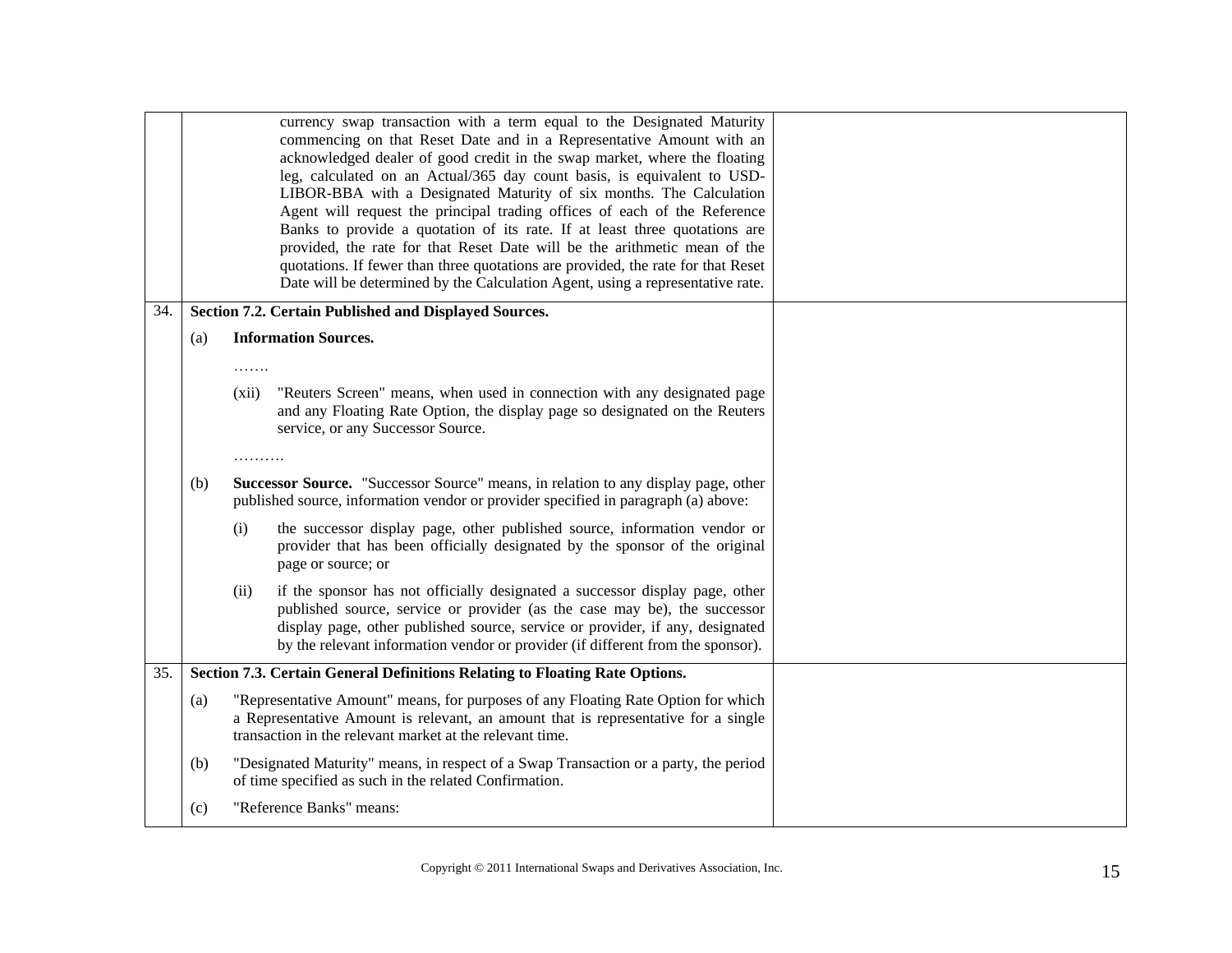|     | .<br>for purposes of any "LIBOR" Floating Rate Option, four major banks in the<br>(iv)<br>London interbank market;                                                                                                                                                                                                                                                                                                                                                                                                                                                                                                                                                                                                                                                                                                                                                                                                   |  |
|-----|----------------------------------------------------------------------------------------------------------------------------------------------------------------------------------------------------------------------------------------------------------------------------------------------------------------------------------------------------------------------------------------------------------------------------------------------------------------------------------------------------------------------------------------------------------------------------------------------------------------------------------------------------------------------------------------------------------------------------------------------------------------------------------------------------------------------------------------------------------------------------------------------------------------------|--|
|     | .<br>for purposes of any " <b>SIBOR</b> " Floating Rate Option, four major banks in the<br>$(\mathbf{X}\mathbf{X})$<br>Singapore interbank market;                                                                                                                                                                                                                                                                                                                                                                                                                                                                                                                                                                                                                                                                                                                                                                   |  |
|     | in each case selected by the Calculation Agent or specified for the Swap Transaction.                                                                                                                                                                                                                                                                                                                                                                                                                                                                                                                                                                                                                                                                                                                                                                                                                                |  |
| 36. | Section 7.6. Corrections to Published and Displayed Rates. For purposes of determining<br>the Relevant Rate for any day:                                                                                                                                                                                                                                                                                                                                                                                                                                                                                                                                                                                                                                                                                                                                                                                             |  |
|     | in any case where the Relevant Rate for a day is based on information obtained from<br>(a)<br>the Reuters Screen , that Relevant Rate will be subject to the corrections, if any,<br>to that information subsequently displayed by that source within one hour of the time<br>when such rate is first displayed by such source;                                                                                                                                                                                                                                                                                                                                                                                                                                                                                                                                                                                      |  |
|     |                                                                                                                                                                                                                                                                                                                                                                                                                                                                                                                                                                                                                                                                                                                                                                                                                                                                                                                      |  |
|     | in the event that a party to any Swap Transaction notifies the other party to the Swap<br>(c)<br>Transaction of any correction referred to in subsections (a)  above no later than $15$<br>days after the expiration of the period referred to in such subsection, an appropriate<br>amount will be payable as a result of such correction (whether such correction is<br>made or such notice is given before or after the Termination Date of the Swap<br>Transaction), together with interest on that amount at a rate per annum equal to the<br>cost (without proof or evidence of any actual cost) to the relevant party (as certified<br>by it) of funding that amount for the period from, and including, the day on which,<br>based on such correction, a payment in the incorrect amount was first made to, but<br>excluding, the day of payment of the refund or payment resulting from such<br>correction. |  |
|     | <b>ARTICLE 8</b><br>ROUNDING; INTERPOLATION; DISCOUNTING                                                                                                                                                                                                                                                                                                                                                                                                                                                                                                                                                                                                                                                                                                                                                                                                                                                             |  |
|     |                                                                                                                                                                                                                                                                                                                                                                                                                                                                                                                                                                                                                                                                                                                                                                                                                                                                                                                      |  |
| 37. | Section 8.1. Rounding. For purposes of any calculations referred to in these 2006<br>Definitions (unless otherwise specified), (a) all percentages resulting from such<br>calculations other than those determined through the use of interpolation by reference to<br>two rates based on a Floating Rate Option will be rounded, if necessary, to the nearest one<br>hundred-thousandth of a percentage point $(e.g., 9.876541\%$ (or .09876541) being rounded                                                                                                                                                                                                                                                                                                                                                                                                                                                      |  |